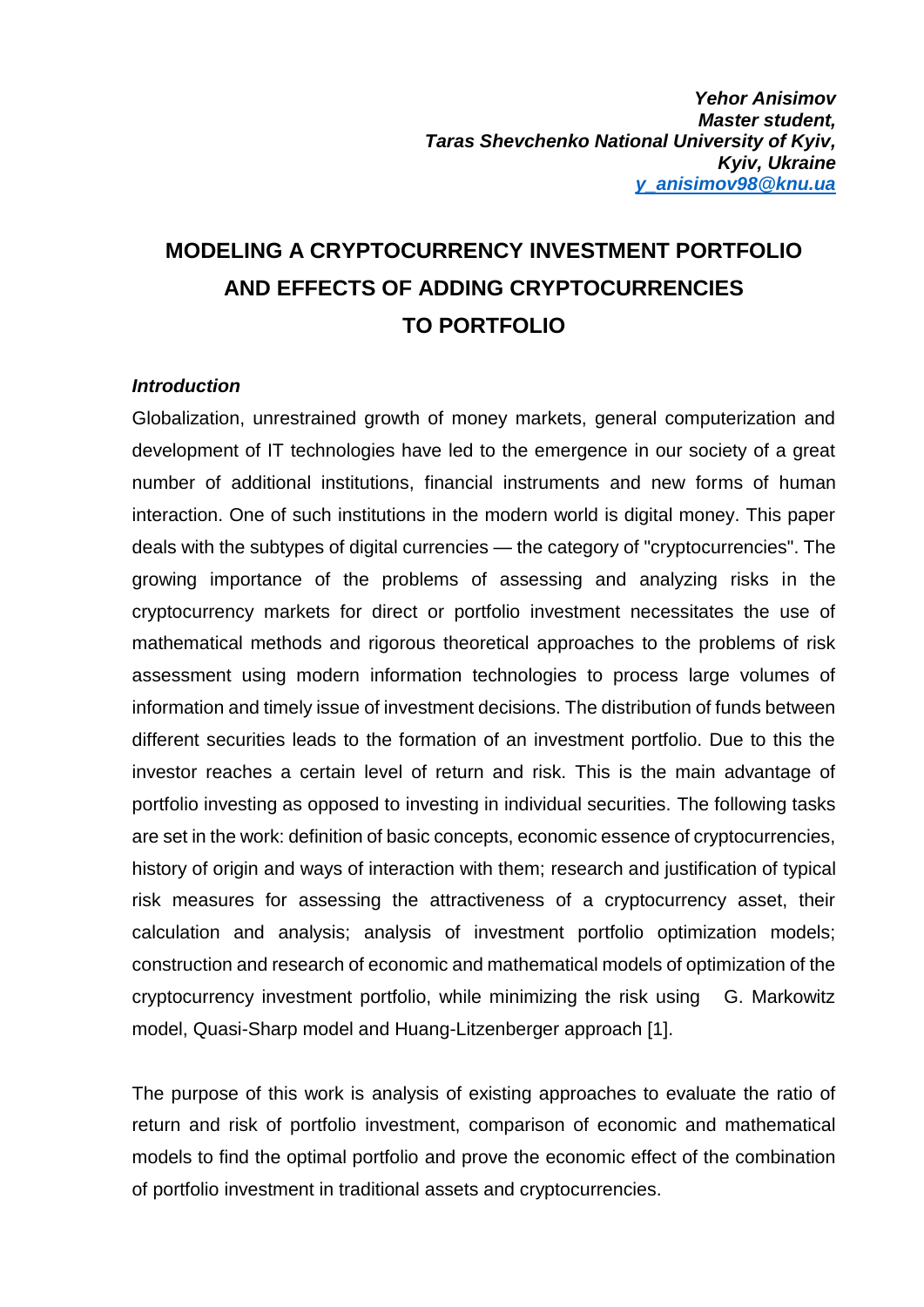#### *Literature overview*

Modern Portfolio Theory (MPT) states how an investor with a high risk aversion value can develop an investment portfolio to maximize return based on existing market risk. Markowitz (Portfolio Selection, 1952) revealed that by establishing Efficient Frontier, can know the level of return from each level of risk. Measurement of selected asset allocation based on sharpe ratio value of each allocation. Sharpe ratio proposed by William Sharpe (1994) which describes the level of return earned from each measure of risk in the investment. The higher the sharpe ratio the better the return, but not necessarily the optimal portfolio diversification. From the various allocations that describe the return and sharpe ratio, then formed Efficient Frontier diagram illustrating the X axis as a risk and Y axis as a return. The point in this hyperbola diagram is then described as the best option for investors to invest according to their own utility level. This method will ultimately minimize the risk of deviation than if only selecting a particular asset. Investors should remain cautious because of the risks that exist in Bitcoin and only allocate small portions into it (Wu and Pandey, 2014).

One of Bitcoin's criteria as a new investment asset is Correlation of returns: Price Independence. In terms of optimal portfolio formation, correlation becomes an important thing. Burniske and White (2016) calculated the correlation between Bitcoin with S & P 500, Gold, US Bonds, US Real Estate, Oil, and Emerging Market Currencies. Bitcoin will grow and become a differentiator among other assets and can potentially transform the financial world. Baur, Hong and Lee (2016) analyzed the return and correlation of Bitcoin compared to 16 other assets including stocks, bonds, energy, currency, and precious metals. The result is that Bitcoin has the highest return and standard deviation compared to other assets of 7.6%. Associated with the correlation, similar to many previous studies, they found no significant correlation between Bitcoin and other assets. Eisl, Gasser and Weinmayer (2015) analyzed the effect of Bitcoin in the portfolio.

Assets used include stocks, fixed income, money market, property, and commodities. From the historical data determined, the highest asset allocation of Bitcoin is 7.69% is in the portfolio where the load of each asset is the same. This portfolio generates a monthly average return of 1.93%. The result concludes that the allocation of Bitcoin in the portfolio brings good influence in the investment portfolio.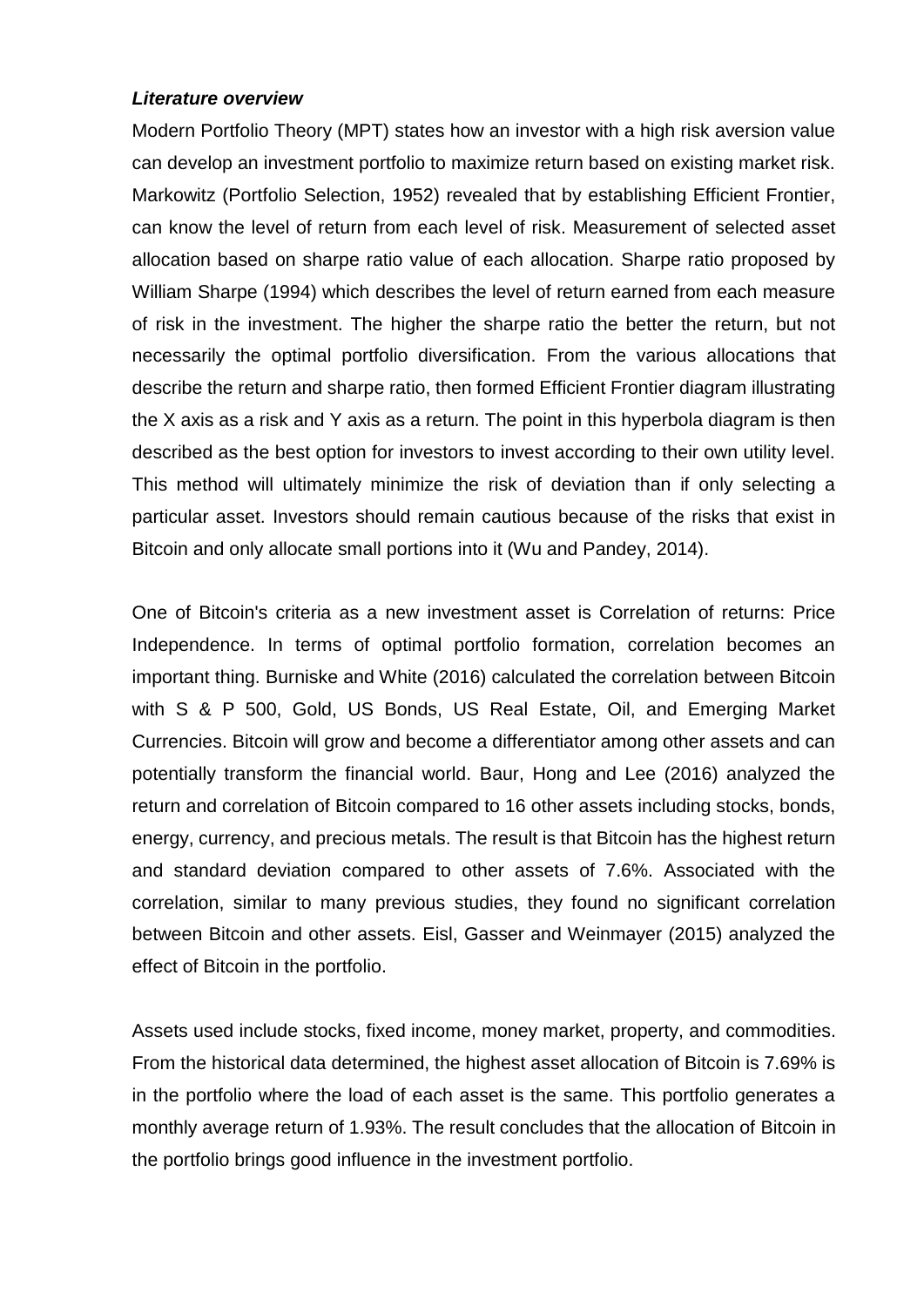#### *Results*

The price of the 10 largest cryptocurrencies by the level of capitalization at the beginning of 2019 from the best online source of up-to-date CoinMarketCap [2] information was used for calculations and analysis. Daily statistics were used during the period from October 2017 to December 2018 inclusive. For further calculations, the daily yield of cryptocurrencies was calculated in this paper, which was calculated on the basis of the USD price using the logarithmic yield formula. At the beginning of 2019, the 10 largest cryptocurrencies by market capitalization were selected, namely: Bitcoin (BTC), Ripple (XRP), Ethereum (ETH), EOS (EOS), Bitcoin Cash (BCH), Tether (USDT), Stellar (XLM), Litecoin (LTC), TRON (TRX), Cardano (ADA). The task of building effective portfolios is set as follows: from the selected set of cryptocurrencies, it is necessary to form optimal investment portfolios with appropriate values of return and risk, provided that risk is minimized at a given level of profitability [5].

Assume that the daily return on the portfolio is 0.10% (this rate of return will be applied to all models for a fair and clear comparison). We optimize the portfolio diversification task for cryptocurrencies under consideration. The risk of an optimal investment portfolio formed by the Markowitz model is 1.28%. Only 4 of them (Tether (USDT) 78%, Stellar (XLM) 13%, TRON (TRX) 6%, EOS (EOS) 3%) are in the portfolio of 10 different cryptocurrencies and Tether (USDT) holds the largest share as a cryptocurrency with minimal initial risk. This is logical because risk minimization is the basis.

After the implementation of the Huang-Litzenberger approach, we can see that portfolios have scales with negative values, because the conditions of this method declare the absence of restrictions on positions in the portfolio and permission to open both long (buy) and short (sell) positions in cryptocurrencies [4]. These are the main differences between this method and the classic Markowitz model. The risk of the optimal investment portfolio formed is 0.71%, which is significantly less than the result of the Markowitz model with the same level of return.

By implementing the Quasi-Sharp model, we get the risk of an optimal portfolio formed at 0.49% and a greater variety of cryptocurrencies in the portfolio.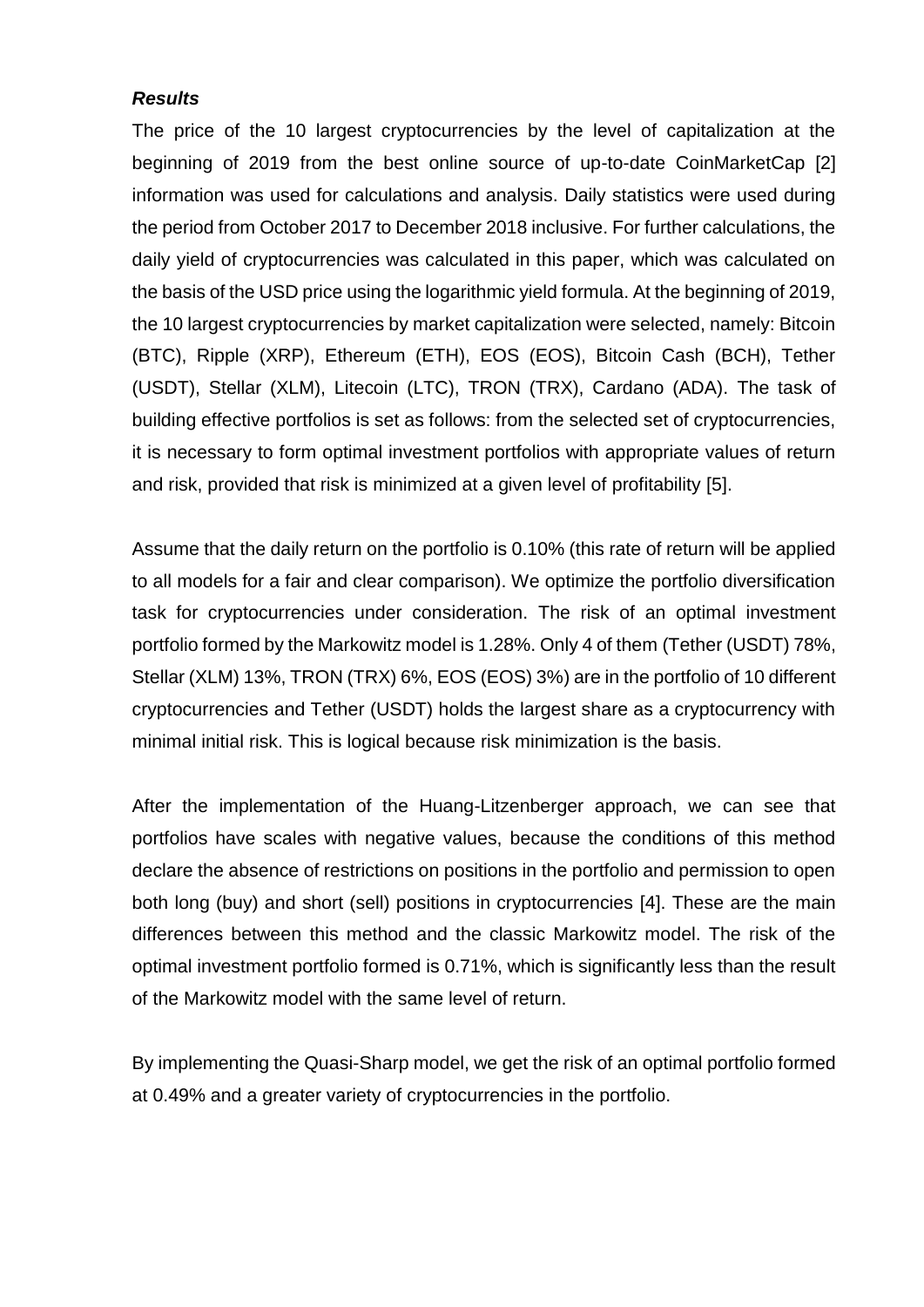To plot the efficient frontier, a number of iterations were made to obtain a plurality of risk-return ratios. The graph of efficient frontier for built portfolios using models is shown in Fig. 1.



**Figure 1. Efficient frontiers on cryptocurrency portfolios obtained in various ways**

Source: compiled by the author based on his own calculations

In Fig. 2 shows a graph of the efficient frontiers of two cryptocurrency portfolios and two mixed portfolios (formed by the addition of traditional assets — ETFs (SPY, MDY, IJR, IEF, LQD, SPX)).



# **Figure 2. Efficient frontiers on cryptocurrency and mix portfolios obtained in various ways**

Source: compiled by the author based on his own calculations